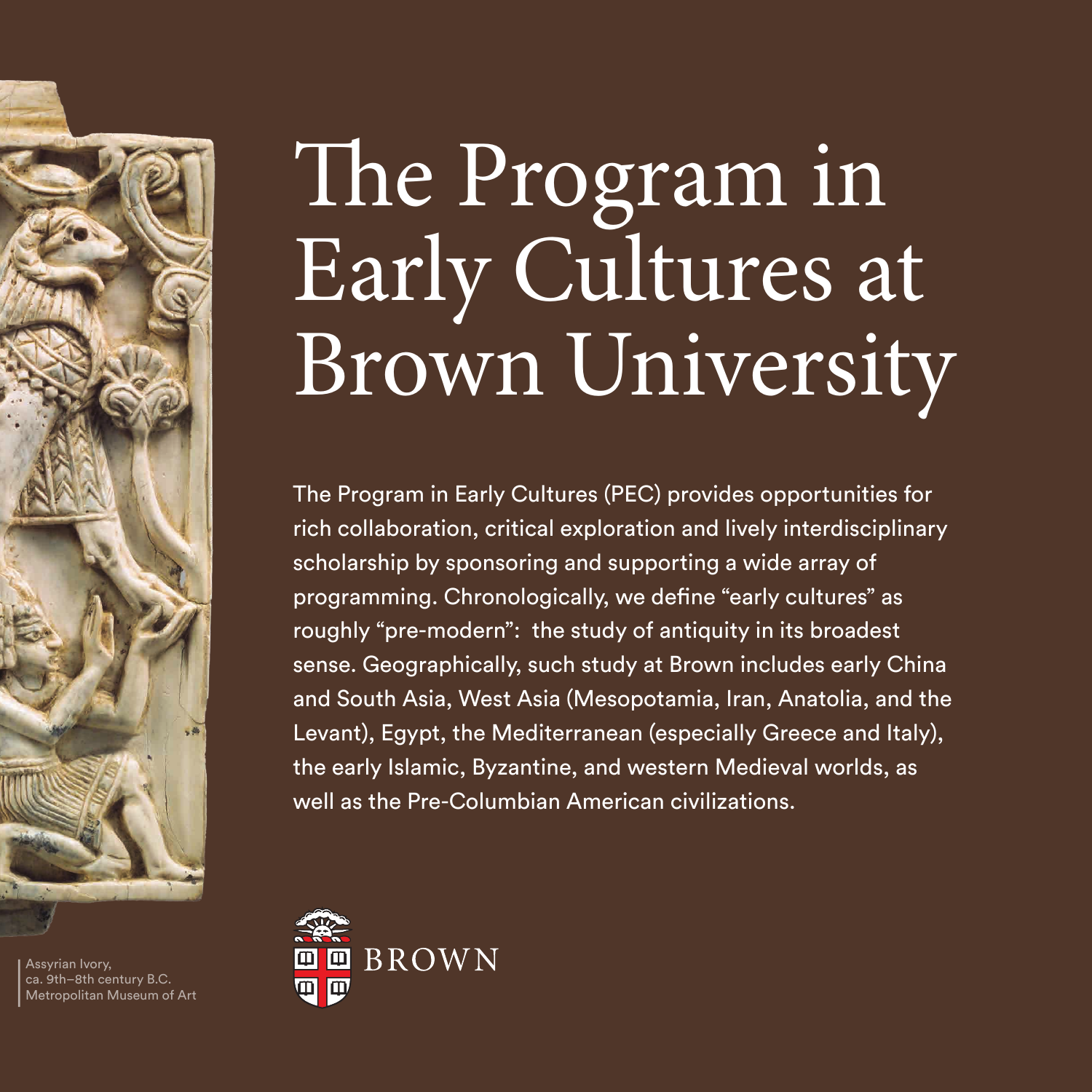

### Affiliated Faculty and Departments

We have a vibrant, dynamic and productive community, well-supported by Brown's excellent libraries and collections. More than 100 faculty members and graduate students affiliated with Early Cultures teach and conduct research in the following departments and programs:

- Anthropology
- Classics
- Comparative Literature
- Egyptology and Assyriology
- History
- History of Art and Architecture
- Judaic Studies
- Medieval Studies
- Religious Studies
- The Joukowsky Institute for Archaeology and the Ancient World.



Devimahatmya Sanskrit Manuscript, Nepal 11th century A.D. Public domain, Wikimedia Commons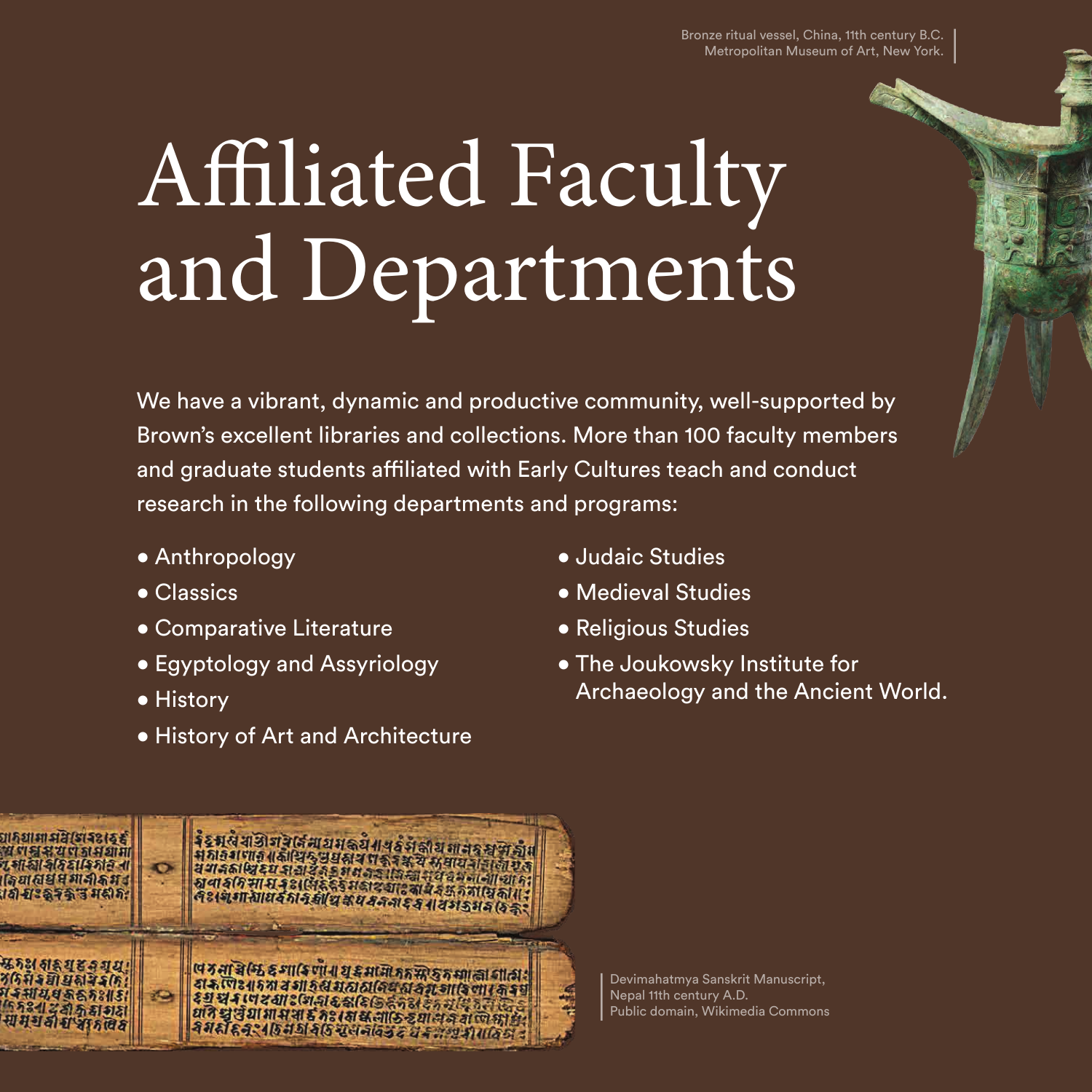## Reading, Discussion, and Study Groups

Brown University hosts a number of informal study groups whose members meet regularly to read and discuss ancient languages like classical Chinese, cuneiform, and Syriac. PEC supports and publicizes such groups through our website.

Faculty and graduate students also frequently convene discussion groups around topics of mutual interest. PEC provides funding and support for such groups as:

- Cultures and Religions of the Ancient Mediterranean (CRAM), a monthly gathering to promote interdisciplinary dialogue among faculty and graduate students who deal with religion and culture in the ancient Mediterranean world.
- The Brown Digital Archaeology Group (DAG), which organizes hands-on courses and discussion of articles, critically approaches the use of computer applications for archaeological research, explores software and hardware, and conducts ongoing research.
- The Brown Late Antiquity Group (BLAG), which meets monthly for interdisciplinary discussion of scholarship related to the late antique Mediterranean, both east and west.



Maya vessel with ball game. ca. 682-701 A.D. Dallas Museum of Art.